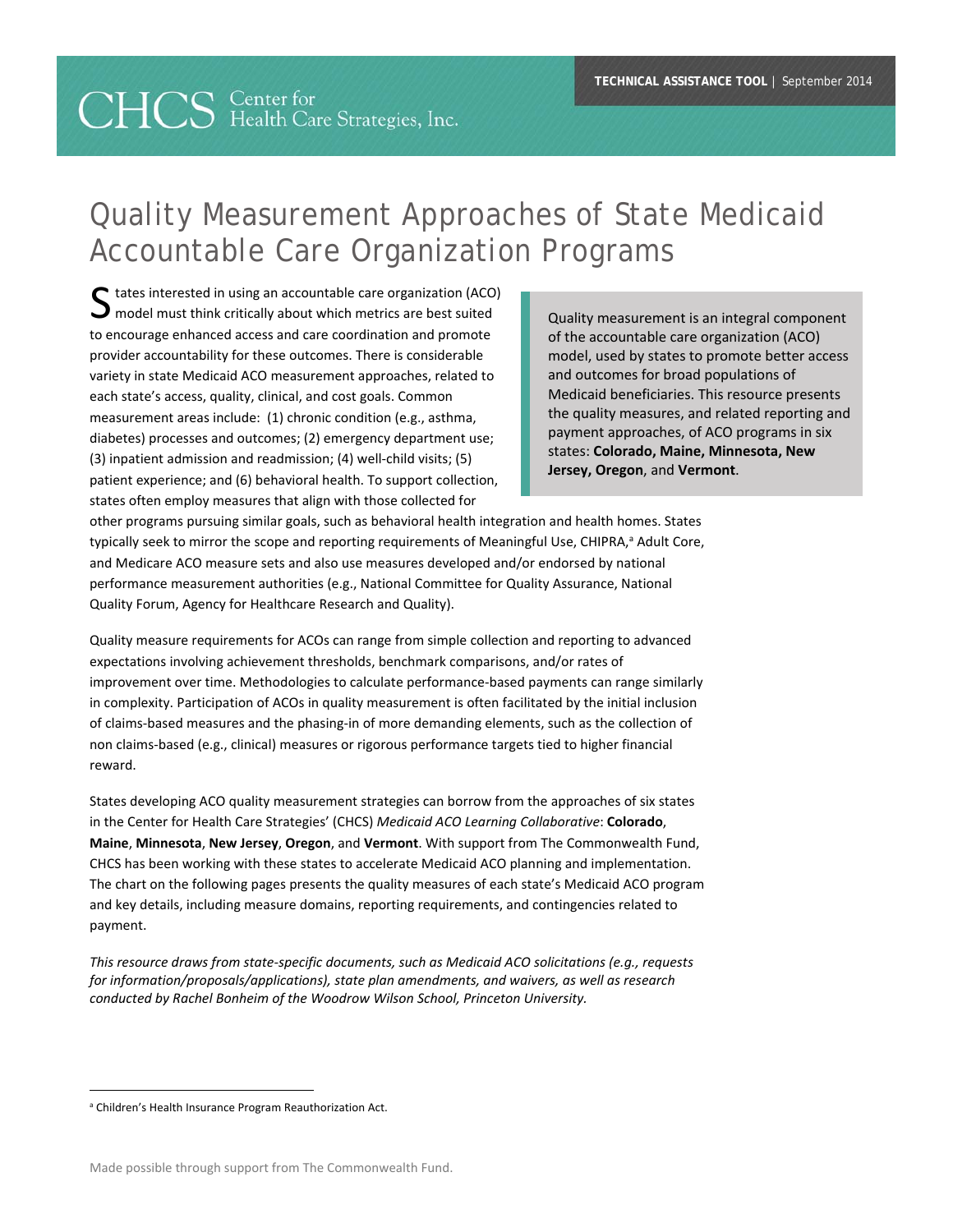#### **Colorado – Accountable Care Collaborative**

Regional Care Coordination Organizations (RCCOs), the lead organizations in Colorado's Accountable Care Collaborative (ACC) program, are required to collect and report four quality measures, all of which are tied to payment. Quarterly incentive payments are made when the RCCO meets or exceeds the state's quality target, calculated based on region‐wide performance on the same measures.

| <b>COLORADO</b> |                                                                                                                                                                                                                               |
|-----------------|-------------------------------------------------------------------------------------------------------------------------------------------------------------------------------------------------------------------------------|
| Measure Domain  | <b>Core Measures (Tied to Payment)</b>                                                                                                                                                                                        |
| All             | Emergency department (ED) visits per 1,000 full-time enrollees (FTEs)<br>Hospital readmissions per 1,000 FTEs<br>Outpatient service utilizations/ MRI, CT scans, and tests per 1,000 FTEs<br>Well-child visits per 1,000 FTEs |

#### **Maine – Accountable Communities**

Accountable Communities (AC) in Maine are required to report 16 core quality measures and five elective measures. All core measures and three elective measures (per the AC's choosing) are linked to payment. There are five additional measures for monitoring and evaluation, which are required to be reported but not linked to payment. To qualify for shared savings, an AC must score a rate of 30 percent for at least 70 percent of measures in each domain (excluding patient/caregiver experience). The portion of the savings an AC will receive is determined by its performance compared to state or national Medicaid benchmarks on select measures.

| <b>MAINE</b>                                       |                                                                                                                                                                                                                                                                                                          |                                                                                                                                                                           |                                                                                                                                                                                                  |
|----------------------------------------------------|----------------------------------------------------------------------------------------------------------------------------------------------------------------------------------------------------------------------------------------------------------------------------------------------------------|---------------------------------------------------------------------------------------------------------------------------------------------------------------------------|--------------------------------------------------------------------------------------------------------------------------------------------------------------------------------------------------|
| <b>Measure Domain</b>                              | <b>Core Measures (Tied to Payment)</b>                                                                                                                                                                                                                                                                   | <b>Elective Measures</b>                                                                                                                                                  | <b>Monitoring/Evaluation</b>                                                                                                                                                                     |
| <b>Care Coordination/</b><br><b>Patient Safety</b> | Non-emergent ED use<br>Pediatric quality composite (PDI #92)<br>EHR program incentive payment program<br>Plan all-cause readmission<br>Prevention quality chronic composite for adults (PQI #92)                                                                                                         | Use of high-risk medication in the elderly<br>$\bullet$                                                                                                                   | Cardiovascular health screening for<br>$\bullet$<br>people with schizophrenia or bipolar<br>disorder who are prescribed<br>antipsychotic medications<br>Imaging for lower back pain<br>$\bullet$ |
| <b>Chronic Care/</b><br><b>At-Risk Populations</b> | <b>Asthma</b><br>Medication management - adults<br><b>Behavioral Health</b><br>Follow-up after hospitalization for mental illness<br>Initiation and engagement of alcohol and other drug dependence<br>treatment<br><b>Diabetes</b><br>Glucose control (HbA1c control) - adults<br>$\bullet$<br>Eye care | <b>COPD</b><br>Use of spirometry testing in the<br>$\bullet$<br>assessment and diagnosis of COPD<br><b>Diabetes</b><br>HbA1c Testing - adults<br>$\bullet$<br>Nephropathy | <b>Behavioral Health</b><br>Out-of-home placement for children and<br>adults<br><b>Diabetes</b><br>Glucose control (HbA1c control) -<br>children<br>HbA1c testing - children<br>$\bullet$        |
| <b>Patient/Caregiver</b><br><b>Experience</b>      | Clinician and group CAHPS                                                                                                                                                                                                                                                                                |                                                                                                                                                                           |                                                                                                                                                                                                  |
| <b>Preventive Health</b>                           | Adolescent (12-21 years) well-care visits<br>Developmental screening - first three years of life<br>Well-child visits (0-15 months)<br>Well-child visits (3-6 years)<br>Well-child visits (7-11 years)                                                                                                   | Breast cancer screening                                                                                                                                                   |                                                                                                                                                                                                  |

*Advancing access, quality, and cost‐effectiveness in publicly financed care* **| www.chcs.org**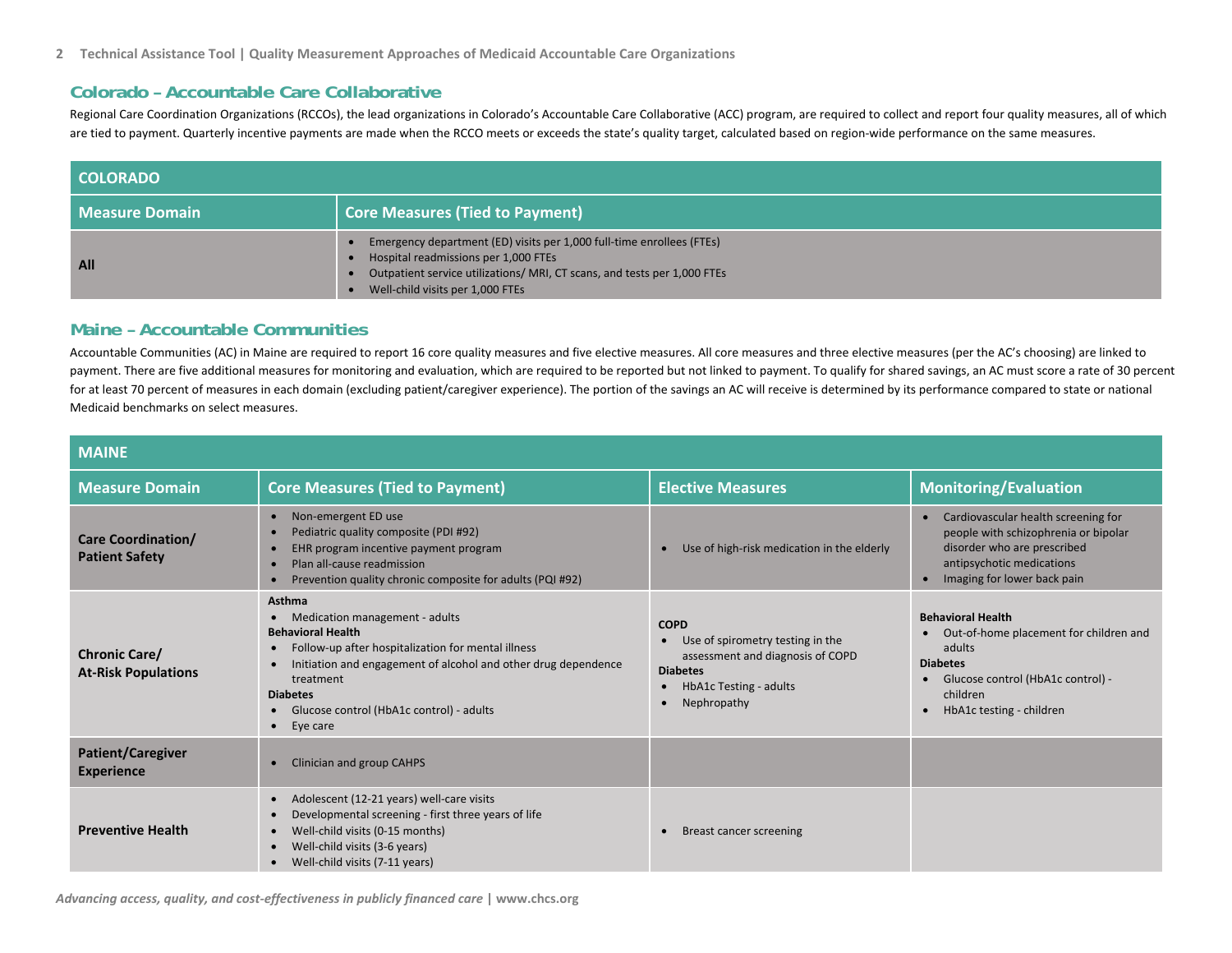#### **Minnesota – Integrated Health Partnerships**

Minnesota's Integrated Health Partnerships (IHP) are required to report 36 measures. These measures score as 10 composite measures, comprised of eight clinical measures and two patient experience measures. Composites comprise bundles of measures to indicate more clinically‐meaningful outcomes for domains such as diabetes, asthma, or vascular care. The clinical and patient‐experience measures include both clinic‐ and hospital‐level metrics.

Each IHP's portion of shared savings is tied to its performance on the 10 core measures. The clinical measures are assigned 75 percent of quality performance weight and the patient experience measures are assigned 25 percent. Distribution of shared savings is scaled over the course of an IHP's involvement in the program:

- $\bullet$ **First year**: IHP receives <sup>a</sup> maximum of 25 percent of shared savings for reporting the core measures.
- . **Second year**: IHP receives <sup>a</sup> portion of shared savings relative to its performance on core measures.
- $\bullet$ **Third year**: IHP can receive up to <sup>a</sup> maximum of 50 percent of shared savings, based on performance on the core measures.

In the second and third performance years, the measures are assessed for achievement and improvement, respectively. Points are awarded on a sliding scale based on pre‐defined thresholds and relative improvement compared to baseline. The remainder of available shared savings (e.g., beyond 50 percent in third year) is not contingent on quality measure performance.

| <b>MINNESOTA</b>          |                                                                                                                                                                                                                                                                                                                                                                                                                                                                                                                                                                                                                                             |  |  |
|---------------------------|---------------------------------------------------------------------------------------------------------------------------------------------------------------------------------------------------------------------------------------------------------------------------------------------------------------------------------------------------------------------------------------------------------------------------------------------------------------------------------------------------------------------------------------------------------------------------------------------------------------------------------------------|--|--|
| <b>Measure Domain</b>     | <b>Core Measures (Tied to Payment)</b>                                                                                                                                                                                                                                                                                                                                                                                                                                                                                                                                                                                                      |  |  |
| <b>Clinical</b>           | Pneumonia: initial antibiotic selection (hospital)<br><b>Asthma</b><br>Optimal asthma care composite: child/adolescent<br>Optimal asthma care composite: adult<br>Home management plan for care for asthma (hospital)<br><b>Behavioral Health</b><br>Depression remission at six months<br><b>Cardiovascular</b><br>Optimal vascular care composite (LDL control, blood pressure control, tobacco cessation, aspirin use)<br>Heart failure: left ventricular failure (LVF) assessment (hospital)<br><b>Diabetes</b><br>Optimal diabetes care composite (HbA1c control, LDL control, blood pressure control, tobacco cessation, aspirin use) |  |  |
| <b>Patient Experience</b> | Clinician and Group CAHPS<br><b>Hospital CAHPS</b>                                                                                                                                                                                                                                                                                                                                                                                                                                                                                                                                                                                          |  |  |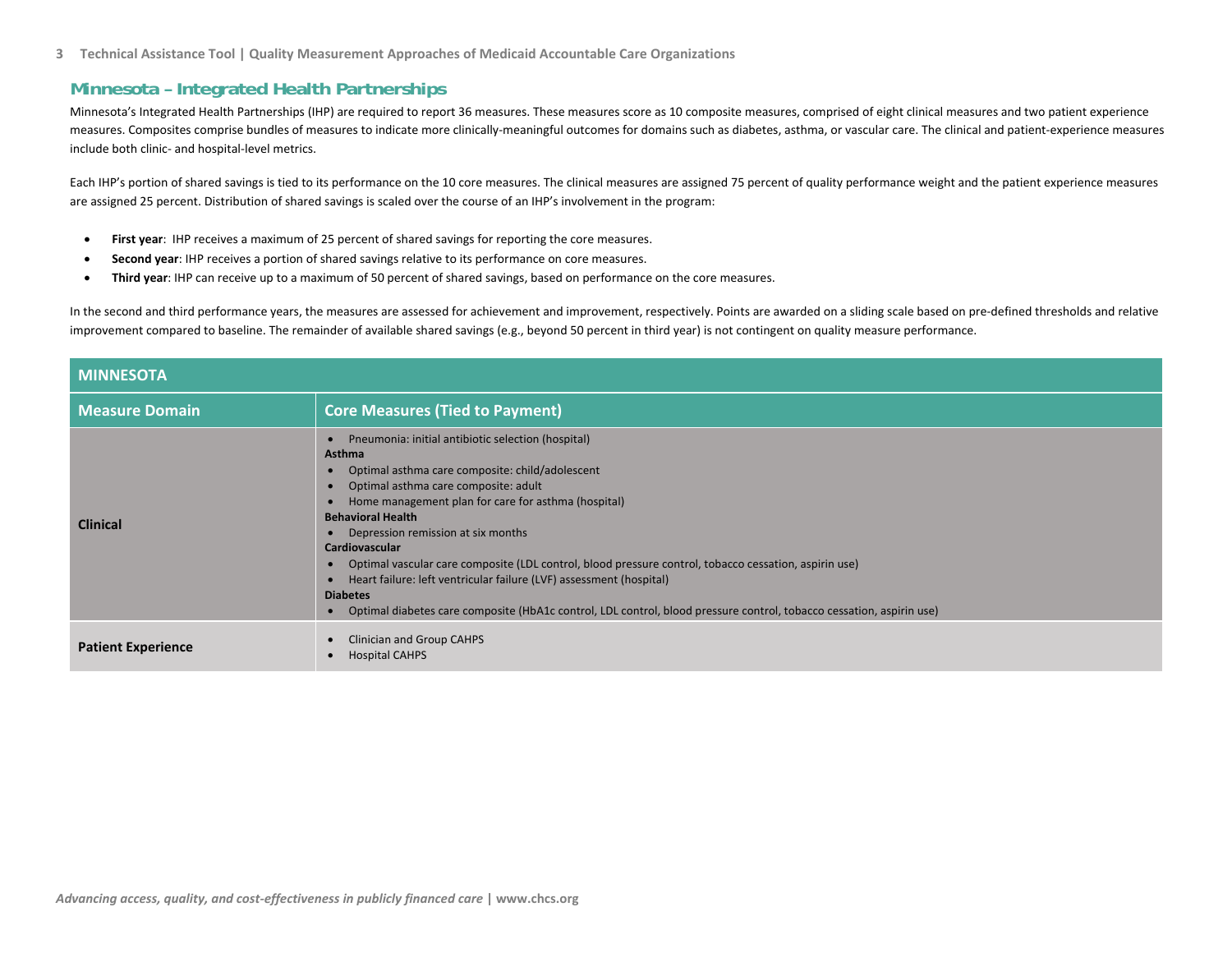### **New Jersey – Medicaid ACO Demonstration Project**

New Jersey requires ACOs to measure and report <sup>a</sup> "core" set of 21 quality measures across six domains: (1) Acute Care; (2) Behavioral Health; (3) Chronic Conditions; (4) Patient Experience; (5) Prevention and Effectiveness of Care; and (6) Resource and Utilization. Some of these metrics are only required to be collected in year 2 of the demonstration. New Jersey also requires ACOs to report six "voluntary" quality measures. While the reporting of six measures is mandatory, the ACOs voluntarily select these measures, including one measure from a list of 14 Prevention/Effectiveness of Care measures and five measures from <sup>a</sup> list of 25 chronic conditions provided by the state. In addition to the core and voluntary measures, the state requires ACOs to report six "demonstration" quality measures. Each ACO's performance on the core and voluntary measures is tied to the state's calculation of its gain‐sharing payment, while the demonstration measures are not tied to payment.

| <b>NEW JERSEY</b>         |                                                                                                                                   |                                                                                                                                                                                                                                                                                                                                                                                                                                                                                                                                                                                                                                                                                                                                                                                                                                                                                                                                                                                                                                                                                                                                                                                                                                                                                          |                                                                                                                                                                                                                                                                                   |
|---------------------------|-----------------------------------------------------------------------------------------------------------------------------------|------------------------------------------------------------------------------------------------------------------------------------------------------------------------------------------------------------------------------------------------------------------------------------------------------------------------------------------------------------------------------------------------------------------------------------------------------------------------------------------------------------------------------------------------------------------------------------------------------------------------------------------------------------------------------------------------------------------------------------------------------------------------------------------------------------------------------------------------------------------------------------------------------------------------------------------------------------------------------------------------------------------------------------------------------------------------------------------------------------------------------------------------------------------------------------------------------------------------------------------------------------------------------------------|-----------------------------------------------------------------------------------------------------------------------------------------------------------------------------------------------------------------------------------------------------------------------------------|
| <b>Measure Domain</b>     | <b>Core Measures (Tied to Payment)</b>                                                                                            | <b>Voluntary Measures (Tied to Payment)</b>                                                                                                                                                                                                                                                                                                                                                                                                                                                                                                                                                                                                                                                                                                                                                                                                                                                                                                                                                                                                                                                                                                                                                                                                                                              | <b>Demonstration</b>                                                                                                                                                                                                                                                              |
| <b>Acute Care</b>         | Respiratory Syncytial Virus in neonates <35 weeks<br>$\bullet$                                                                    | N/A                                                                                                                                                                                                                                                                                                                                                                                                                                                                                                                                                                                                                                                                                                                                                                                                                                                                                                                                                                                                                                                                                                                                                                                                                                                                                      |                                                                                                                                                                                                                                                                                   |
| <b>Behavioral Health</b>  | Initiation and engagement of alcohol and other drug<br>$\bullet$<br>dependence treatment<br>Anti-depressant medication management | N/A                                                                                                                                                                                                                                                                                                                                                                                                                                                                                                                                                                                                                                                                                                                                                                                                                                                                                                                                                                                                                                                                                                                                                                                                                                                                                      |                                                                                                                                                                                                                                                                                   |
| <b>Chronic Conditions</b> | Annual monitoring for patients on persistent<br>$\bullet$<br>medications (year 2)<br>Annual HIV/AIDS medical visit<br>$\bullet$   | <b>Cardiovascular Disease</b><br>Cholesterol management for patients with cardiovascular conditions<br>$\bullet$<br>Controlling high blood pressure<br>$\bullet$<br>Complete lipid panel and LDL control<br>$\bullet$<br>Use of aspirin or another antithrombic<br>Beta blocker therapy for left ventricular systolic dysfunction<br>Drug therapy for lowering LDL cholesterol<br>$\bullet$<br>ACE or ARB therapy for patients with CAD or LVSD<br><b>Diabetes</b><br><b>HbA1c</b> testing<br>HbA1c poor control >9<br>HbA1c control <8<br>$\bullet$<br>LDL screening<br>LDL control <100<br>$\bullet$<br>Neuropathy monitoring<br>Blood pressure control <140/80<br>$\bullet$<br>Eye exam<br>$\bullet$<br>Respiratory<br>Use of appropriate medications for people with asthma<br>Medication management for people with asthma<br>Use of spirometry testing in assessment and diagnosis of COPD<br>Pharmacotherapy of COPD exacerbation<br>$\bullet$<br><b>Resource/Utilization</b><br>30-day readmission rate following acute myocardial infarction<br>$\bullet$<br>30-day readmission rate following heart failure<br>$\bullet$<br>30-day readmission rate following pneumonia<br><b>COPD</b> admission rate<br>$\bullet$<br><b>CHF</b> admission rate<br>Adult asthma admission rate | Follow-up after<br>hospitalization for mental<br>illness<br><b>Medication reconciliation</b><br>(year 2)<br>Mental health utilization<br>Transportation<br>Referrals/connections to<br>social supports (housing,<br>food)<br>Identification of alcohol and<br>other drug services |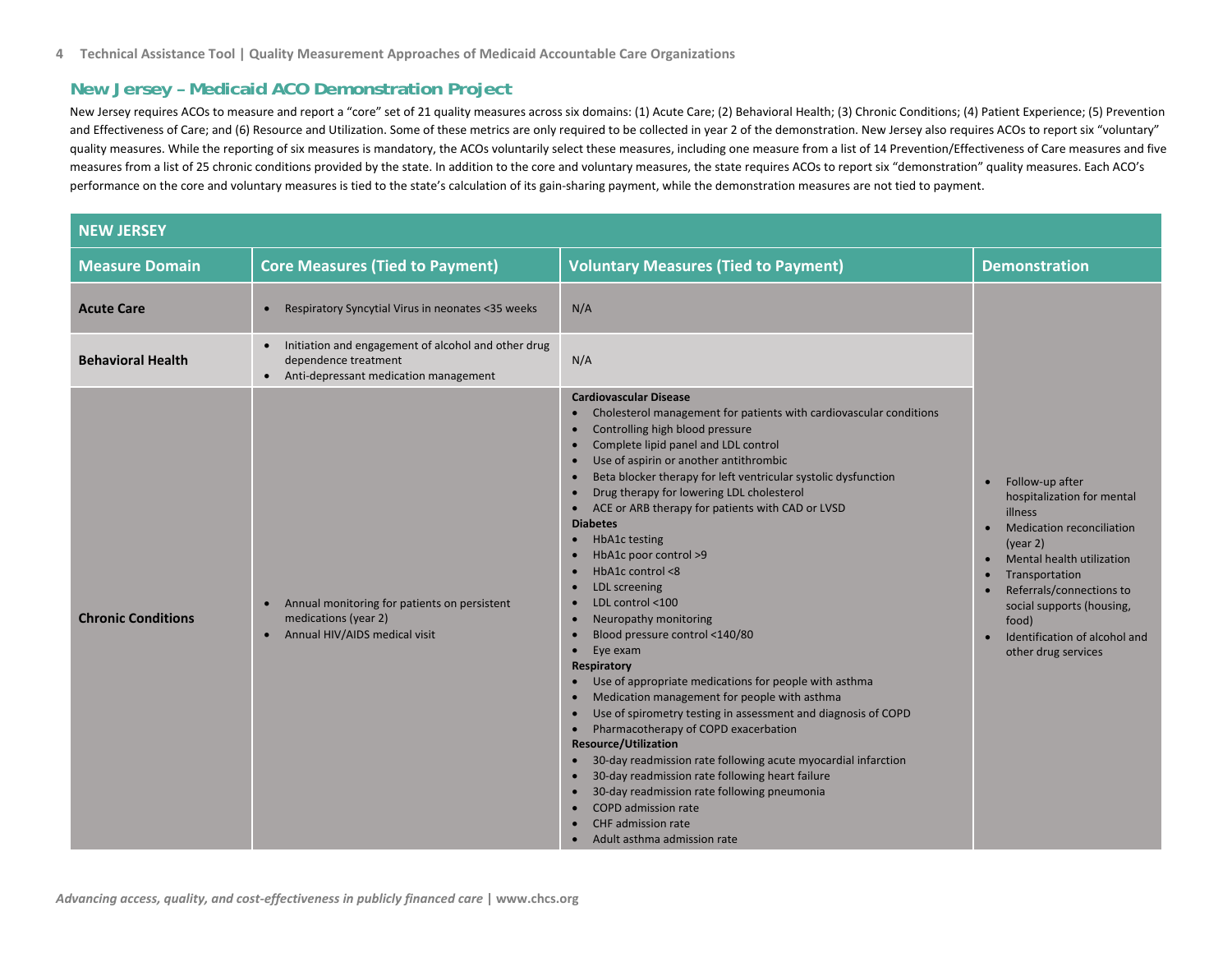| <b>NEW JERSEY</b>                                     |                                                                                                                                                                                                                                                                                                                                          |                                                                                                                                                                                                                                                                                                                                                                                                                                                                                                                                                                                                                                                                                                                          |                      |
|-------------------------------------------------------|------------------------------------------------------------------------------------------------------------------------------------------------------------------------------------------------------------------------------------------------------------------------------------------------------------------------------------------|--------------------------------------------------------------------------------------------------------------------------------------------------------------------------------------------------------------------------------------------------------------------------------------------------------------------------------------------------------------------------------------------------------------------------------------------------------------------------------------------------------------------------------------------------------------------------------------------------------------------------------------------------------------------------------------------------------------------------|----------------------|
| <b>Measure Domain</b>                                 | <b>Core Measures (Tied to Payment)</b>                                                                                                                                                                                                                                                                                                   | <b>Voluntary Measures (Tied to Payment)</b>                                                                                                                                                                                                                                                                                                                                                                                                                                                                                                                                                                                                                                                                              | <b>Demonstration</b> |
| <b>Patient Experience</b>                             | Getting timely care, appointments and, information<br>$\bullet$<br>How well your doctor communicates<br>$\bullet$<br>Patients' rating of doctor<br>$\bullet$<br>Access to specialists<br>$\bullet$<br>Health promotion and education<br>$\bullet$<br>Shared decision making<br>$\bullet$<br>Health status/functional status<br>$\bullet$ | N/A                                                                                                                                                                                                                                                                                                                                                                                                                                                                                                                                                                                                                                                                                                                      |                      |
| <b>Prevention and</b><br><b>Effectiveness of Care</b> | Screening for clinical depression and follow-up plan<br>$\bullet$<br>Annual dental visit                                                                                                                                                                                                                                                 | Childhood immunization status<br>$\bullet$<br>Adolescent immunization<br>$\bullet$<br>Well-child visits first 15 months<br>$\bullet$<br>Well-child visits 3, 4, 5, & 6<br>$\bullet$<br>Adolescent well-care<br>$\bullet$<br>Weight assessment and counseling for children and adolescents<br>$\bullet$<br>Frequency of ongoing prenatal care<br>$\bullet$<br>Medical assistance with smoking and tobacco use cessation<br>$\bullet$<br>Cervical cancer screening<br>$\bullet$<br>Colorectal cancer screening<br>$\bullet$<br>Tobacco screening and cessation<br>$\bullet$<br><b>Breast cancer screening</b><br>$\bullet$<br>Chlamydia screening in women 21-24<br>$\bullet$<br>Prenatal and postpartum care<br>$\bullet$ |                      |
| <b>Resource and Utilization</b>                       | <b>Emergency department visits</b><br>$\bullet$<br>Inpatient readmission within 30 days<br>$\bullet$<br>Preventable hospitalizations<br>$\bullet$<br>Provider visit within 7 days of hospital discharge<br>$\bullet$<br>Return to ED within 7 days of hospital discharge<br>$\bullet$                                                    | N/A                                                                                                                                                                                                                                                                                                                                                                                                                                                                                                                                                                                                                                                                                                                      |                      |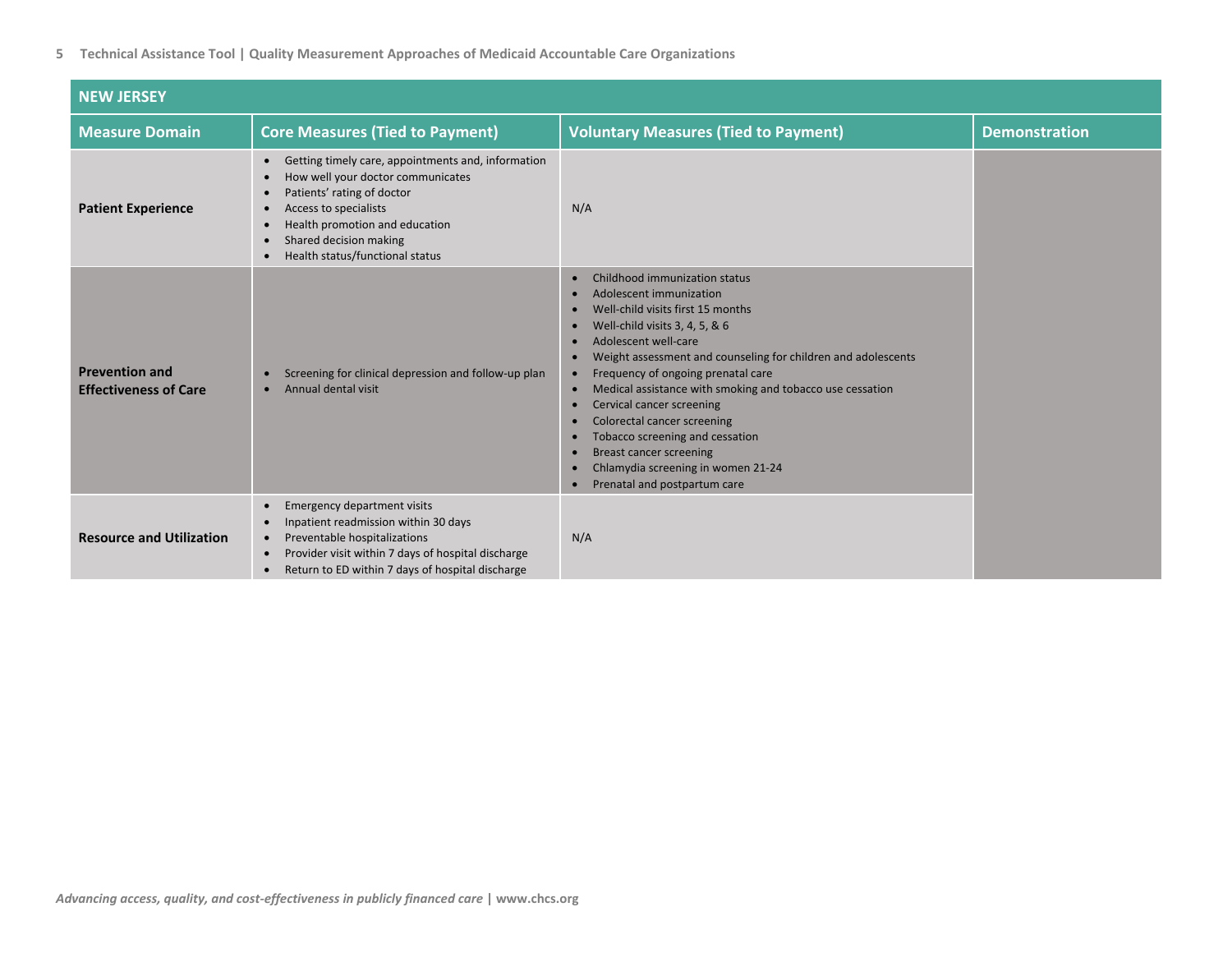### **Oregon – Coordinated Care Organizations**

Oregon has designated 33 core quality measures for its Coordinated Care Organizations (CCOs), 17 of which are linked to <sup>a</sup> CCO's quality pool payment, and 16 of which are used for state monitoring. The state has established funds in a quality incentive pool, which comprise two percent of aggregated payments from all CCOs. An individual CCO may receive a maximum payment of two percent of its actual payments, contingent on quality performance. There are two phases by which the quality incentive pool funds are distributed.

- $\bullet$ First phase: Each CCO's portion of the maximum quality pool payment is relative to the number of measures for which it demonstrates an improvement over its own baseline or reaches a benchmark defined by the state. For 13 of the measures, performance is rated on a pass/fail basis. For three clinical measures (diabetes blood sugar control, hypertension control, and depression screening measures), performance is rated based on measurement and reporting activities, not on performance. The Patient Centered Primary Care Home (PCPCH) enrollment measure is rated on a sliding scale. If a CCO meets the targets on at least 75 percent of measures (one of which must be electronic health record adoption), and reaches a milestone score on PCPCH enrollment, it will receive 100 percent of quality pool funds available to it.
- . **Second phase**: If there are leftover funds in the quality incentive pool, these are distributed to CCOs that meet performance benchmarks on "challenge" measurements that focus on care integration and patient outcomes. These metrics are HbA1c poor control, screening for clinical depression and follow up, PCPCH enrollment, and alcohol or other substance misuse.

| <b>OREGON</b>                            |                                                                                                                                                                                                                                                              |                                                                                                                                                                                                                                                                                  |  |
|------------------------------------------|--------------------------------------------------------------------------------------------------------------------------------------------------------------------------------------------------------------------------------------------------------------|----------------------------------------------------------------------------------------------------------------------------------------------------------------------------------------------------------------------------------------------------------------------------------|--|
| <b>Measure Domain</b>                    | <b>Core Measures (Tied to Payment)</b>                                                                                                                                                                                                                       | <b>Monitoring</b>                                                                                                                                                                                                                                                                |  |
| <b>At-Risk Populations</b>               | Children<br>Follow-up care for children prescribed ADHD medication<br>Mental and physical health assessment within 60 days for children in<br><b>DHS</b> custody<br><b>Pregnant Women</b><br>• Timeliness of prenatal care<br>Elective delivery<br>$\bullet$ | Children<br>Appropriate testing for children with pharyngitis<br>$\bullet$<br><b>Pregnant Women</b><br>Postpartum care rate                                                                                                                                                      |  |
| <b>Care Coordination/ Patient Safety</b> | Outpatient and ED utilization<br>$\bullet$<br>Patient Centered Primary Care Home enrollment<br>$\bullet$<br><b>EHR</b> adoption<br>$\bullet$                                                                                                                 | Plan all-cause readmissions                                                                                                                                                                                                                                                      |  |
| <b>Chronic Care</b>                      | <b>Behavioral Health</b><br>Alcohol or other substance misuse<br>Follow-up after hospitalization for mental illness<br>$\bullet$<br><b>Diabetes</b><br>HbA1c poor control<br>$\bullet$<br>Hypertension<br>Controlling high blood pressure                    | <b>Asthma</b><br>Adult asthma admission rate<br>Cardiovascular<br><b>COPD</b> admission<br>Congestive heart failure admission rate<br><b>Diabetes</b><br><b>HbA1c testing</b><br>$\bullet$<br>LDL-C screening<br>Short-term complication admission rate                          |  |
| <b>Patient/Caregiver Experience</b>      | CAHPS adult and child composites<br>$\bullet$                                                                                                                                                                                                                | Child and adolescent access to primary care practitioners<br>$\bullet$<br>Provider access questions from the Physician Workforce Survey                                                                                                                                          |  |
| <b>Preventive Health</b>                 | Screening for clinical depression and follow-up<br>$\bullet$<br>Colorectal cancer screening<br>$\bullet$<br>Developmental screening in the first 36 months of life<br>$\bullet$<br>Adolescent well-care visits                                               | Well-child visits in the first 15 months of life<br>$\bullet$<br>Childhood immunization status<br>Immunization for adolescents<br>Medical assistance with smoking and tobacco use cessation<br>Chlamydia screening in women ages 16-24<br>Cervical cancer screening<br>$\bullet$ |  |

*Advancing access, quality, and cost‐effectiveness in publicly financed care* **| www.chcs.org**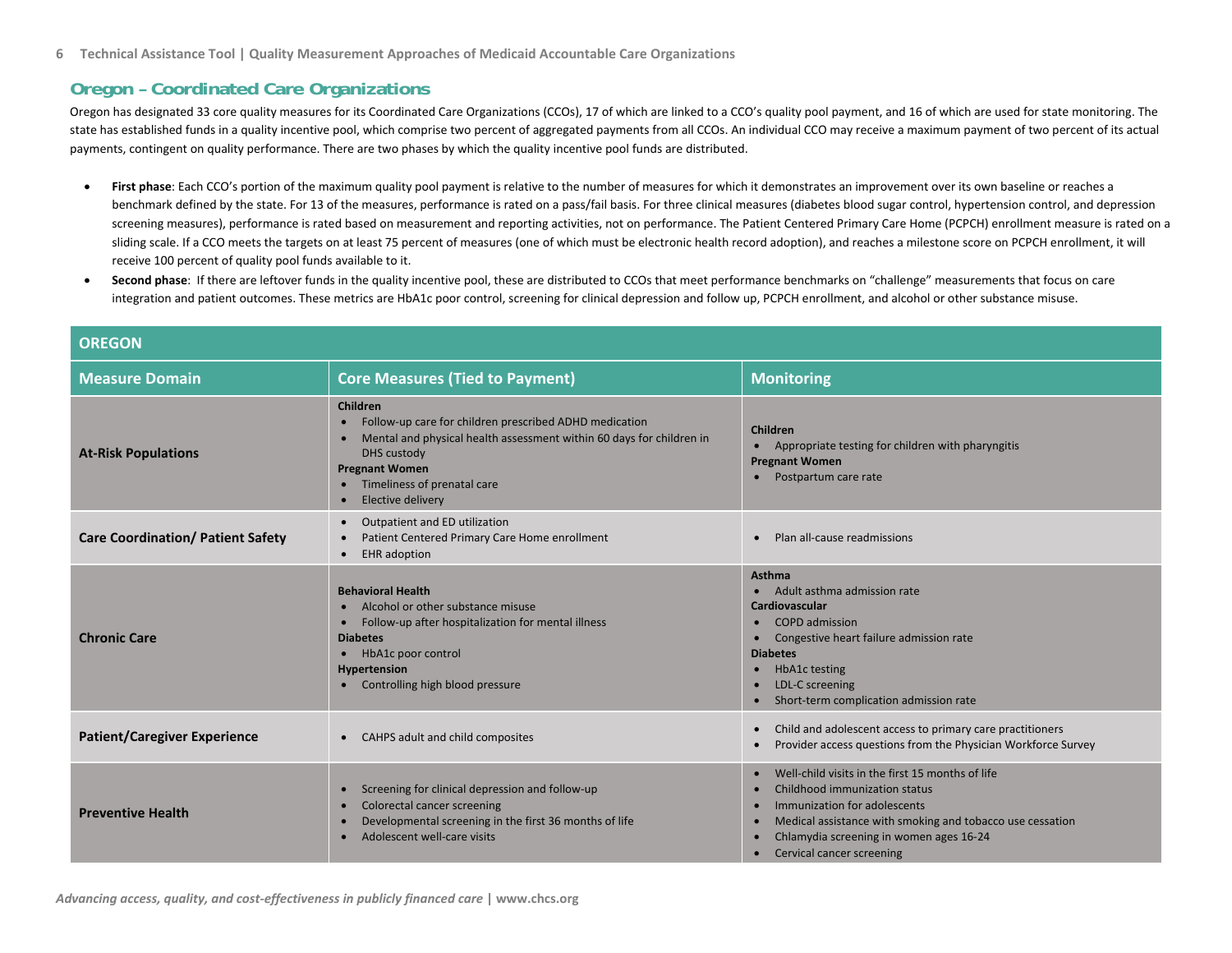#### **Vermont – Medicaid ACO Shared Savings Program**

The state has identified 28 "core" quality measures for reporting in year one of its ACO demonstration, eight of which are linked to payment. There are an additional 23 "monitoring and evaluation" measures, which are required for reporting, but not tied to payment. ACOs are not required to report monitoring and evaluation metrics, but the state tracks them to see if they are affected by ACO activity. Distribution of shared savings is contingent on an ACO meeting <sup>a</sup> quality threshold ('gate") of 35 percent of eligible points on the eight measures linked to payment. Once this is achieved, 75 percent of the shared savings is guaranteed. The scale of payment is based on <sup>a</sup> scoring methodology ("ladder"), by which the ACO can earn up to 100 percent of savings if at least 60 percent of eligible points on the eight measures are acquired. Vermont may add an additional 23 "pending" measures to the core quality measure set, pending approval from the Green Mountain Care Board.

| <b>VERMONT</b>                    |                                                                                                                                                                                                                                                                                                                                                                                                                                                                                                                                                         |                                                                                                                                                                                                                                                                                                                                                                                                                                                                                                              |                                                                                                                                                                                                                                                                                                                                                                                                                                              |
|-----------------------------------|---------------------------------------------------------------------------------------------------------------------------------------------------------------------------------------------------------------------------------------------------------------------------------------------------------------------------------------------------------------------------------------------------------------------------------------------------------------------------------------------------------------------------------------------------------|--------------------------------------------------------------------------------------------------------------------------------------------------------------------------------------------------------------------------------------------------------------------------------------------------------------------------------------------------------------------------------------------------------------------------------------------------------------------------------------------------------------|----------------------------------------------------------------------------------------------------------------------------------------------------------------------------------------------------------------------------------------------------------------------------------------------------------------------------------------------------------------------------------------------------------------------------------------------|
| <b>Measure Domain</b>             | <b>Core Measures (Tied to Payment)</b>                                                                                                                                                                                                                                                                                                                                                                                                                                                                                                                  | <b>Core Measures (Reporting Only)</b>                                                                                                                                                                                                                                                                                                                                                                                                                                                                        | <b>Monitoring/Evaluation</b>                                                                                                                                                                                                                                                                                                                                                                                                                 |
| <b>Claims</b>                     | All-cause readmission<br>$\bullet$<br>Adolescent well-care visit<br>Cholesterol management for patients with<br>$\bullet$<br>cardiovascular conditions (LDL screening only)<br>Follow-up after hospitalization for mental illness, 7 day<br>$\bullet$<br>Initiation and engagement of alcohol and other drug<br>$\bullet$<br>dependence treatment<br>Avoidance of antibiotic treatment for adults with acute<br>$\bullet$<br><b>bronchitis</b><br>Chlamydia screening in women<br>$\bullet$<br>Developmental screening in the first three years of life | Ambulatory care-sensitive conditions: COPD<br>admissions<br>Mammography/Breast cancer screening<br>$\bullet$<br>Rate of hospitalization for ambulatory care-<br>$\bullet$<br>sensitive conditions: PQI composite<br>• Appropriate testing for children with<br>pharyngitis                                                                                                                                                                                                                                   | • Appropriate medications for people<br>with asthma<br>Comprehensive diabetes care: eye<br>$\bullet$<br>exams for diabetics<br>Comprehensive diabetes care: medical<br>$\bullet$<br>attention for nephropathy<br>Use of spirometry testing in the<br>$\bullet$<br>assessment and diagnosis of COPD<br>Follow-up care for children prescribed<br>$\bullet$<br><b>ADHD</b> medication<br>Anti-depressant medication<br>$\bullet$<br>management |
| <b>Clinical</b>                   | N/A                                                                                                                                                                                                                                                                                                                                                                                                                                                                                                                                                     | Diabetes composite (D5):<br>HbA1c control (<8 percent)<br>Diabetes composite (D5) (all or<br>nothing scoring): low<br>Density lipoprotein (<100)<br>Blood pressure <140/90<br>Tobacco non-use<br>Aspirin use<br>Diabetes mellitus: HbA1C poor control (>9<br>percent)<br>Colorectal cancer screening<br>$\bullet$<br>Depression screening and follow-up<br>$\bullet$<br>Adult weight (BMI) screening and follow-up<br>Childhood immunization status (combo 10)<br>Pediatric weight assessment and counseling | <b>Annual Dental Visit</b><br>$\bullet$                                                                                                                                                                                                                                                                                                                                                                                                      |
| <b>Patient Experience/ Survey</b> | N/A                                                                                                                                                                                                                                                                                                                                                                                                                                                                                                                                                     | Access to care composite<br>Communication composite<br>$\bullet$<br>Shared decision-making composite<br>Self-management support composite<br>Comprehensiveness composite<br>Office staff composite<br>$\bullet$<br>Information composite<br>Coordination of care composite<br>Specialist care composite                                                                                                                                                                                                      | N/A                                                                                                                                                                                                                                                                                                                                                                                                                                          |

*Advancing access, quality, and cost‐effectiveness in publicly financed care* **| www.chcs.org**